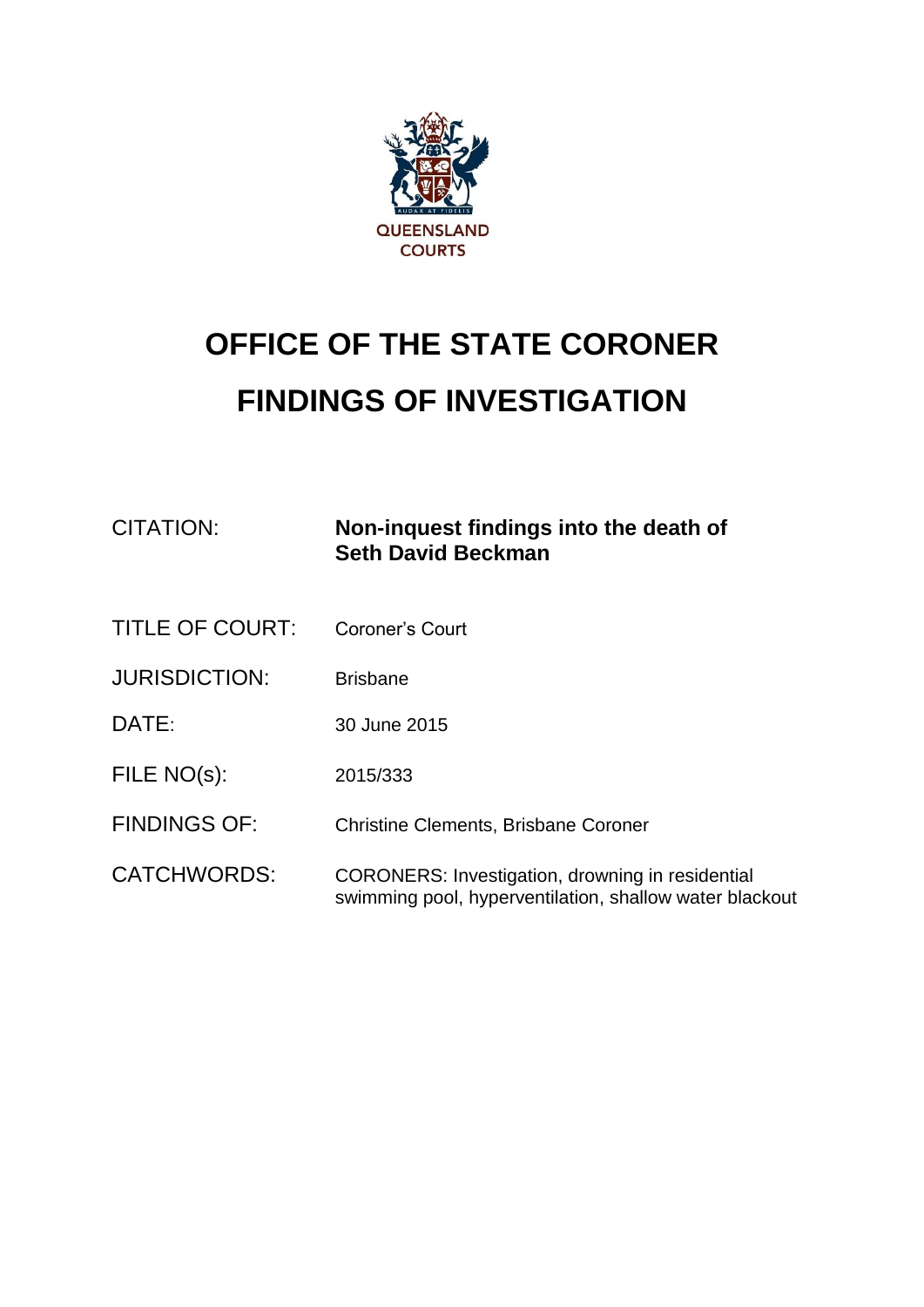Seth David Beckman lived at Ormeley Street, Stafford Heights in Queensland. He lived with his wife, Jessica and their 17 month old daughter. Seth Beckman died on 26 of January 2015 at Chuter Street, Stafford Heights in Queensland. This was his twin brother's home. Seth died after immersing himself in the residential swimming pool and trying to hold his breath for as long as possible. He was retrieved from the pool after four minutes but he could not be resuscitated. He was 34 years of age at the time of his death. His death was reported to the coroner.

#### **Background**

Seth Beckman had a twin brother named Christian. The two men and their respective wives and children were close and often spent time together.

On Monday 26 January, which was a holiday, Christian sent his brother a text message shortly before midday. He invited Seth, Seth's wife Jess (Jessica) and their child, Portia over to have a swim in their newly renovated pool. Jessica Beckman confirmed the family picked up Nando's chicken for lunch and ate at their home before proceeding to Chris' (Christian) house for a swim. When they arrived, Christian was feeding their youngest child with a bottle in the Bali hut structure. His wife Kasandra and their older child were swimming in the pool together with Kasandra's friend, Kylie.

Christian was facing away from the pool and glanced over his shoulder and noticed his brother Seth was practicing holding his breath. The brothers have spearfished since they were eight years of age and they would frequently practice holding their breath. Christian said they would have competitions with each other to see who could hold their breath for the longest. Every time they swam they would practice this, irrespective of whether they were with each other or not.

Christian said if they were really trying to break their own records they would hyperventilate prior to going underwater to relax and allow them to stay under longer.

Christian recalled an incident in Thailand about three years earlier when he was trying to hold his breath for a long period. He asked his wife, Kas to monitor him and to get him if he stayed underwater for three minutes. She did so and Christian realized that he was momentarily unconscious. He said it felt like he was dreaming and he was not aware that he was holding his breath. He had hyperventilated before going under water. This incident made Christian realize the potential risks. After this he would tell his brother Seth not to breathe deeply so much. He was concerned what might have happened to him had he not been rescued by Kas on that earlier occasion.

However, his brother Seth would not listen to him and would often tell him he would breathe deeply until he felt a bit dizzy prior to going underwater to hold his breath.

Christian decided to time Seth underwater when he observed what he was doing. He started the phone about 10 seconds after Seth went beneath the water surface. When he resurfaced it was about two minutes having allowed for the 10 seconds. Christian knew that Seth's record for holding his breath was about two minutes 50 seconds.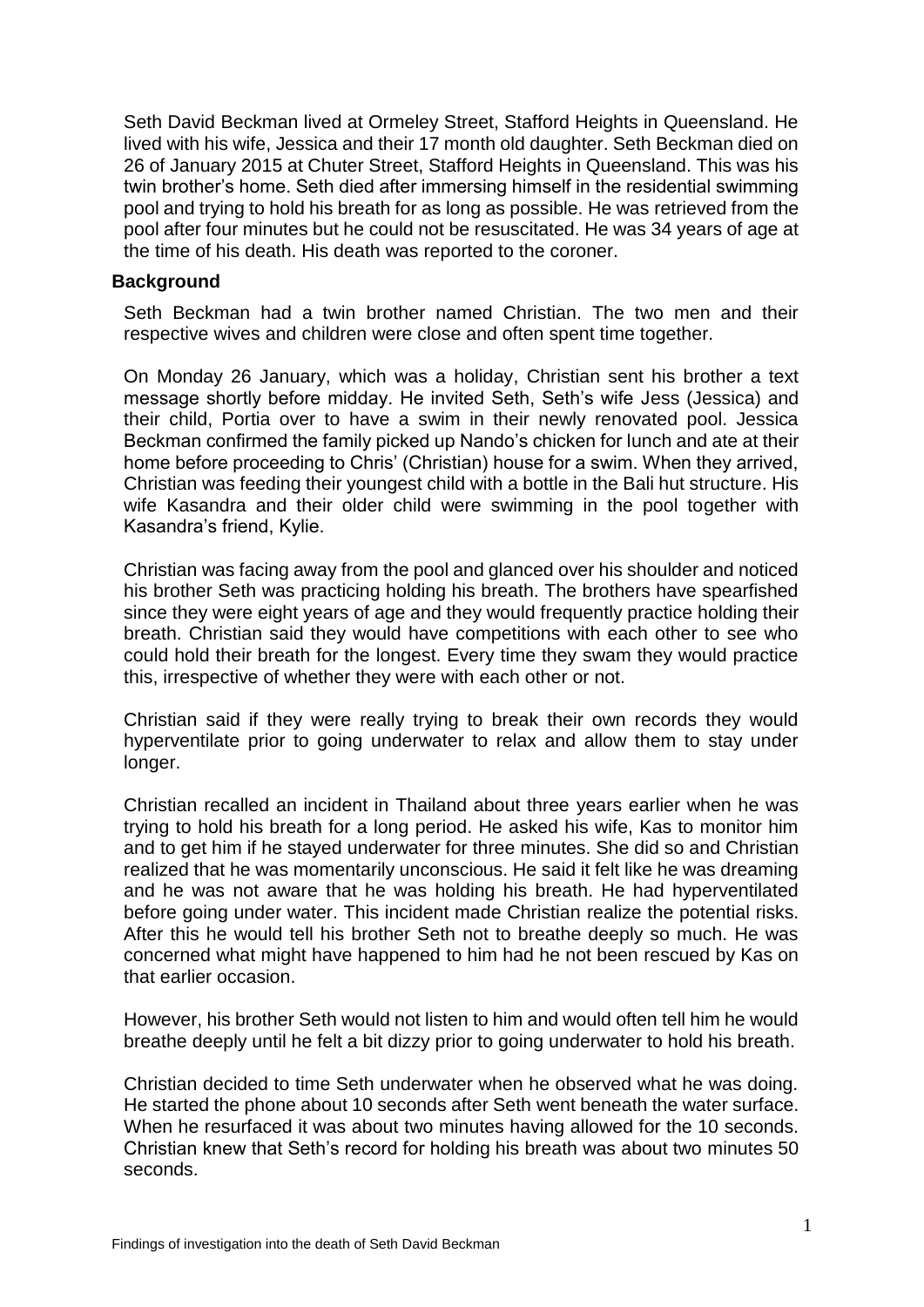When Seth came to the surface Christian said to him 'That was only 2 minutes.' Seth replied that he wasn't even trying and he could do better.

Seth then started preparing himself by taking deep breaths and moving slowly around in the water. Christian was still feeding his son. He kept looking back at the pool every ten to fifteen seconds but Seth was taking a long time before he went underwater.

Christian then realized his brother had gone underwater and he started the timer on his phone. He kept on feeding his son and monitoring the clock. When two minutes were up, he looked in his brother's direction but an inflatable toy was blocking his view. He turned back to his child, and waited for Seth to break the surface. The next time he looked at the clock on his phone he realized that three minutes had passed. He saw Seth at the bottom of the pool and saw a movement and bubbles coming up. He assumed at that point that Seth had in fact resurfaced whilst he was looking away. Alternatively, he thought his brother had improved dramatically in his capacity to stay underwater.

Christian said usually in his experience when your body moves and bubbles come out you're trying to fight the urge to breath. He thought Seth would surface in about ten to twenty seconds.

He turned back to his child, waiting to hear Seth breaking the surface of the water. When he heard nothing he assumed that Seth must have resurfaced and then gone underwater again. He did not think anything of it and looked at his phone. He then realized that four minutes had gone past and his brother Seth was in the same position as he had been at three minutes.

He then spoke to Seth's wife, Jess and asked her to check Seth as he had been under a bit long. Jess did so by using her foot underwater but her husband did not respond. Christian then jumped into the pool to check his brother. He went down to the bottom of the pool and picked him up. It wasn't until he lifted Seth's face out of the water that he realized what had happened. His brother's face was blue and he had a blue semi-circle area from shoulder to shoulder across his chest.

Jessica immediately called out to Kas to ring an ambulance, but she was already on the phone doing this.

Jessica had just completed her cardiopulmonary resuscitation refresher course two days earlier. She and Chris then brought Seth out of the pool and started cardiopulmonary resuscitation. Chris was doing compressions and Jessica was instructing him. After ten compressions Seth vomited and they rolled him to his side to clear his mouth.

After about every ten compressions Seth would vomit again and they repeatedly placed him in the recovery position to clear his mouth.

Jessica then took over compressions. They continued in this manner until ambulance officers arrived. Paramedics took over with Chris continuing to work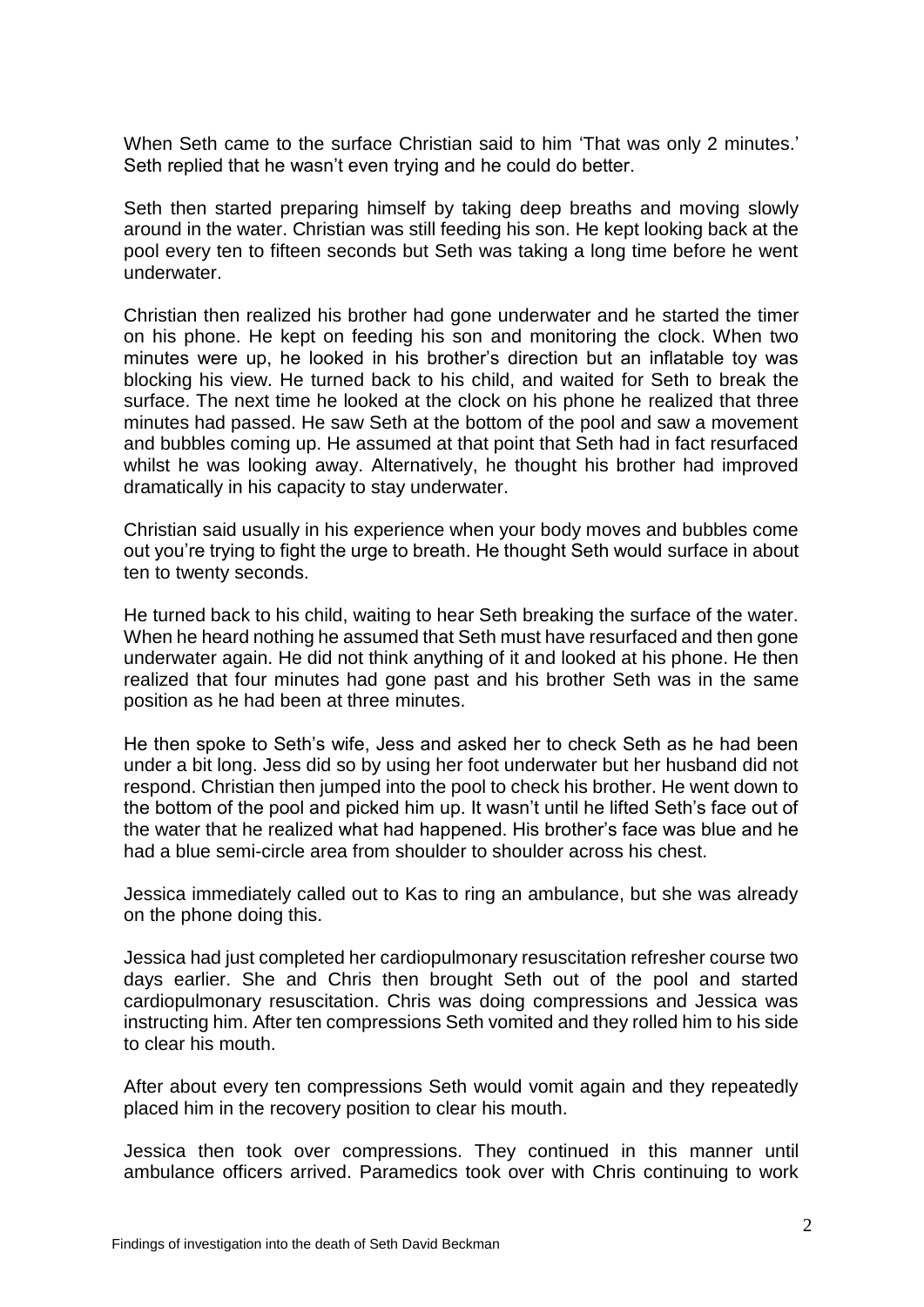with them.

They were able to elicit a heartbeat from Seth and they readied him for transport to the hospital.

However, as they moved Seth down the side of the house on the stretcher his heart stopped again. Eventually they made the decision that Seth was unable to be resuscitated.

### **Previous medical history**

Christian Beckman recalled that in 2004 Seth had told him his heart felt funny at times and he had anxiety attacks. He said he would experience this feeling for about six months and then the sensation would become less frequent. He had not sought medical advice and did not take any medications that his brother was aware of.

Both brothers had been physically active as they grew up, including performing gymnastics with explosive strength workouts.

On the day prior to Seth's death, the brothers had been drinking alcohol until about one or two in the morning. Christian recalled his brother drank Canadian Club and Dry and that they were fairly hungover. They had not consumed alcohol on 26 January.

Seth's wife Jessica said her husband was generally in good health and did not take any medications. However, over the three weeks prior to his death, Seth had been having trouble sleeping. This followed the recent sudden death of his father in a forklift accident at his home.

## **Autopsy**

Autopsy examination was conducted on 28 January 2015 by the forensic pathologist Dr Milne.

External examination revealed minor abrasions on the left thumb, right thigh and right knee. None of these matters were significant.

CT imaging showed fluid in the cranial sinuses and hyperinflation of the lungs.

Histology testing of tissue under microscopic magnification showed wide spread aspiration of food material including meat.

There was also hypertrophy in the left ventricle of the heart and thickening. However, there were no features of a specific type of cardio myopathy of the heart and there were no recent ischaemic changes.

The pathologist noted the background information including the Queensland Ambulance Service Report and information from family members who were present when Seth died.

Seth was known to be a regular spear fisherman who would practice breath holding.